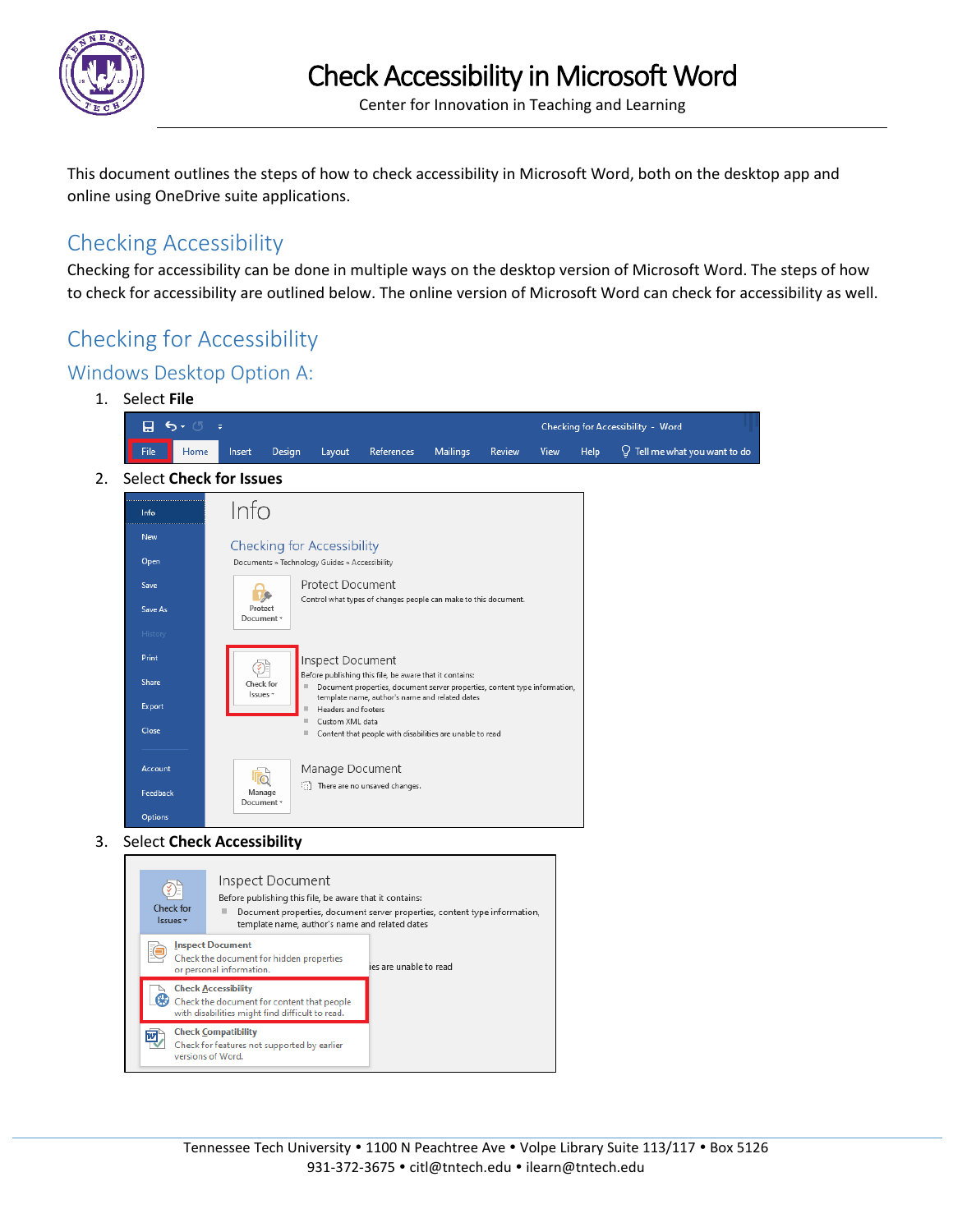4. A sidebar window will pop up next to your document. Hover over an error the Accessibility Check found and select **the arrow** on the shaded error. Select **the step** suggested to fix the problem or select **Learn more** to find more.



#### Windows Desktop Option 2:

1. Select **Review**

| ା <b>ମା ଚ</b> ∘ ଔ  ≑ |      |  |               |  |  |  |  |  | Checking for Accessibility - Word |                                                                               |  |  |
|----------------------|------|--|---------------|--|--|--|--|--|-----------------------------------|-------------------------------------------------------------------------------|--|--|
| <b>File</b>          | Home |  | Insert Design |  |  |  |  |  |                                   | the Layout References Mailings Review View Help Q Tell me what you want to do |  |  |

2. Select **Check Accessibility**

| <b>File</b> | Home                                           | Insert | Design | Layout              | References         |              | <b>Mailings</b> | Review | View               | Help            |
|-------------|------------------------------------------------|--------|--------|---------------------|--------------------|--------------|-----------------|--------|--------------------|-----------------|
| ABC         | <b>II</b> Thesaurus                            |        |        | $\bullet$           | $\frac{1}{6}$      | 定            |                 |        | Previous<br>こ Next |                 |
|             | Spelling & $\frac{\text{ABC}}{123}$ Word Count |        | Read   | Check               | Translate Language |              | New             | Delete |                    |                 |
| Grammar     |                                                |        |        | Aloud Accessibility |                    | $\mathbf{v}$ | Comment         |        |                    | □ Show Comments |
|             | Proofing                                       |        | Speech | Accessibility       |                    | Language     |                 |        | Comments           |                 |

3. A sidebar window will pop up next to your document. Hover over an error the Accessibility Check found and select **the arrow** on the shaded error. Select **the step** suggested to fix the problem or select **Learn more** to find more.